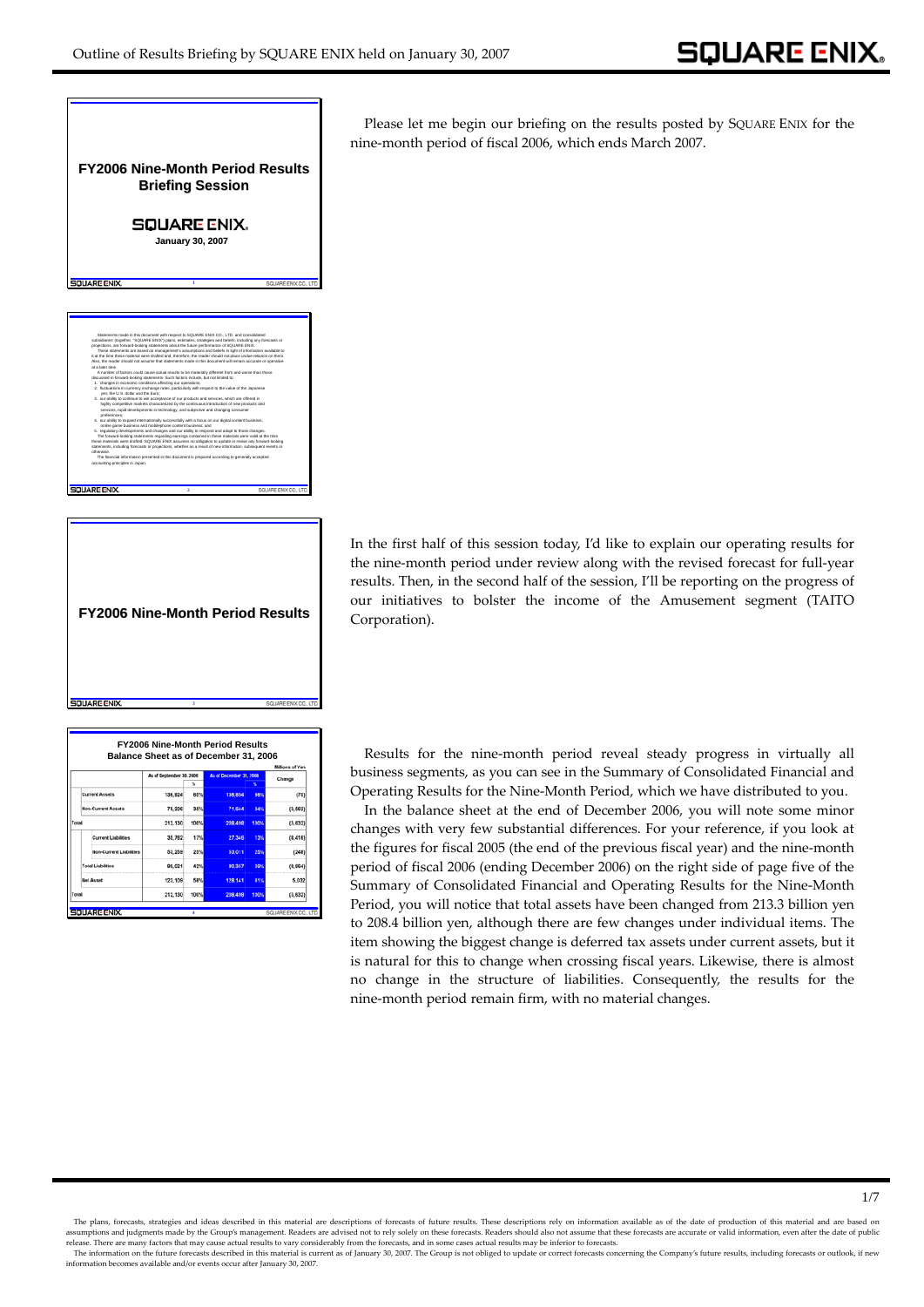|                         |                                          |                                                 |                                                               |                                     |                         | Millions of Yen |
|-------------------------|------------------------------------------|-------------------------------------------------|---------------------------------------------------------------|-------------------------------------|-------------------------|-----------------|
|                         | dur reference)                           |                                                 | Nine months period ended<br>December 38, 2008                 | for reference)                      |                         | dur reference)  |
|                         | April 1, 2006<br>Is September 30<br>3306 | Column 1, 2006<br>Sa December 31<br><b>SOFT</b> | <b>Auril 1, 2006</b><br><b>NA Ceramitar 31</b><br><b>SING</b> | <b>FY2006</b><br><b>Projections</b> | Previous<br>projections | <b>FY2005</b>   |
| <b>Net Sales</b>        | 75,959                                   | 47.076                                          | 123,035                                                       | 160,000                             | (150,000)               | 124.473         |
| Operating Income        | 9.169                                    | 10.487                                          | 19,656                                                        | 22,000                              | (19,000)                | 15,470          |
| <b>Operating Margin</b> | 12%                                      | 22%                                             | 18%                                                           | 14%                                 | (13%)                   | 12%             |
| Recurring Income        | 9.400                                    | 10.828                                          | 20,228                                                        | 22,000                              | (19,000)                | 15.547          |
| Net Income              | 3,319                                    | 5,776                                           | 9,095                                                         | 11,000                              | (11,000)                | 17,076          |

Let me turn now to our statement of income. On this slide, we have included for your reference the revised figures for our full-year results forecast, which we announced today. Net sales have been revised upward, from 150 billion yen to 160 billon yen, while both operating income and recurring income were revised upward, from 19 billion yen to 22 billion yen. Net income remains unchanged.

Results up to recurring income are very favorable. In our Amusement segment, however, we will be completing financial procedures within this fiscal year, so that we can make a fresh start in the next fiscal year, as we explained when we announced the first-half period results.

Below recurring income, we expect to post considerable amounts of both profits and losses. Although we will endeavor to avoid any major impact on net income for the current fiscal year, we are keeping our net income projection unchanged at this point because it will depend on the decisions on final account settlement (closing).

|                                                  | The rate month period ended December 31, 2008 |                   |                                |             |           |        |                                |                          |
|--------------------------------------------------|-----------------------------------------------|-------------------|--------------------------------|-------------|-----------|--------|--------------------------------|--------------------------|
|                                                  | Gunes<br><b>IOffine</b>                       | Ganes<br>(Online) | <b>Mabile Phane</b><br>Contant | Publication | Anusement | Others | Elminations<br>or unaliacated  | Tetal                    |
| <b>Net Sales</b>                                 | 40,298                                        | 10,568            | 4,396                          | 8.536       | 56,303    | 3,267  |                                | 123.036                  |
| <b>Coerating Income</b>                          | 13,824                                        | 4,998             | 726                            | 2,555       | O541      | 1297   | 0.989                          | 19.056                   |
|                                                  |                                               |                   |                                |             |           |        |                                |                          |
|                                                  | 34.7%                                         | 47.7%             | 16.0%                          | 31.4%       | (1,375,   | 39.7%  |                                |                          |
| <b>Operating Margin</b><br>For reference: F12005 | Ganes<br>(Office)                             | Games<br>(Online) | <b>Mobile Phone</b><br>Contant | Publication | Angermann | Others | Eliminations<br>or unaliseated | Tetal                    |
| <b>Net Sales</b>                                 | 45,916                                        | 15,720            | 5.067                          | 9.742       | 41.069    | 6.957  |                                |                          |
| <b>Coerating Income</b>                          | 9.590                                         | 5.907             | 726                            | 2,868       | (1, 170)  | 2.007  | (4,457)                        | MPN<br>134,473<br>15,470 |

I would now like to brief you on our results by segment. The upper table on the slide shows the cumulative total for the nine-month period under review. The lower table has the actual full-year results for 12 months of fiscal 2005 (the previous fiscal year).

The figures for the Amusement segment (TAITO Corporation) appear to be comparable with the full-year results, but the consolidated figures happen to look alike because earnings for only the second half were consolidated for the previous fiscal year, while results for the nine months from the beginning of the term were consolidated for the current fiscal year.

One of the differences between this fiscal year and last year is that we released many major titles in overseas markets this year. Although we launched *DRAGON QUEST MONSTERS-Joker* at the end of 2006 and *FANAL FANTASY III* in the first half in Japan, the key difference is that overseas sales have been expanding during this current fiscal year.

The Online Games segment is progressing steadily. The Mobile Phone Content segment has been recovering, as reported in the first half, while the Publication business is also doing well.

As noted, all of the Games, Online Games, Mobile Phone Content, Publication and Others segments remain solid, mostly in line with expectations.

While we have been saying that the Games (Offline) business is in a temporary lull, we are now preparing for rapid progress towards a new environment by changing our development system in this and the next fiscal years. This includes, for instance, developing common engines. We will not be releasing full versions of major next generation titles in the current fiscal year, as we are still in the preparation stage. We will gradually launch titles from the next fiscal year, although we are unlikely to put out a large number of major titles in rapid succession.

I therefore look forward to making solid profits from smaller titles by porting titles to new devices and remaking titles until the next fiscal year. Since it is inevitable that profit margins will decline compared with the time when Play Station was at its peak, we will therefore endeavor to maintain absolute profit levels.

The Online Games segment remains firm. As we are continually developing new titles, there is no figure we can commit to at this point. However, there may be some upside in segment results from the next fiscal year.

The plans, forecasts, strategies and ideas described in this material are descriptions of forecasts of future results. These descriptions rely on information available as of the date of production of this material and are sumptions and judgments made by the Group's management. Readers are advised not to rely solely on these forecasts. Readers should also not assume that these forecasts are accurate or valid information, even after the date release. There are many factors that may cause actual results to vary considerably from the forecasts, and in some cases actual results may be inferior to forecasts. The information on the future forecasts described in this material is current as of January 30, 2007. The Group is not obliged to update or correct forecasts concerning the Company's future results, including forecasts or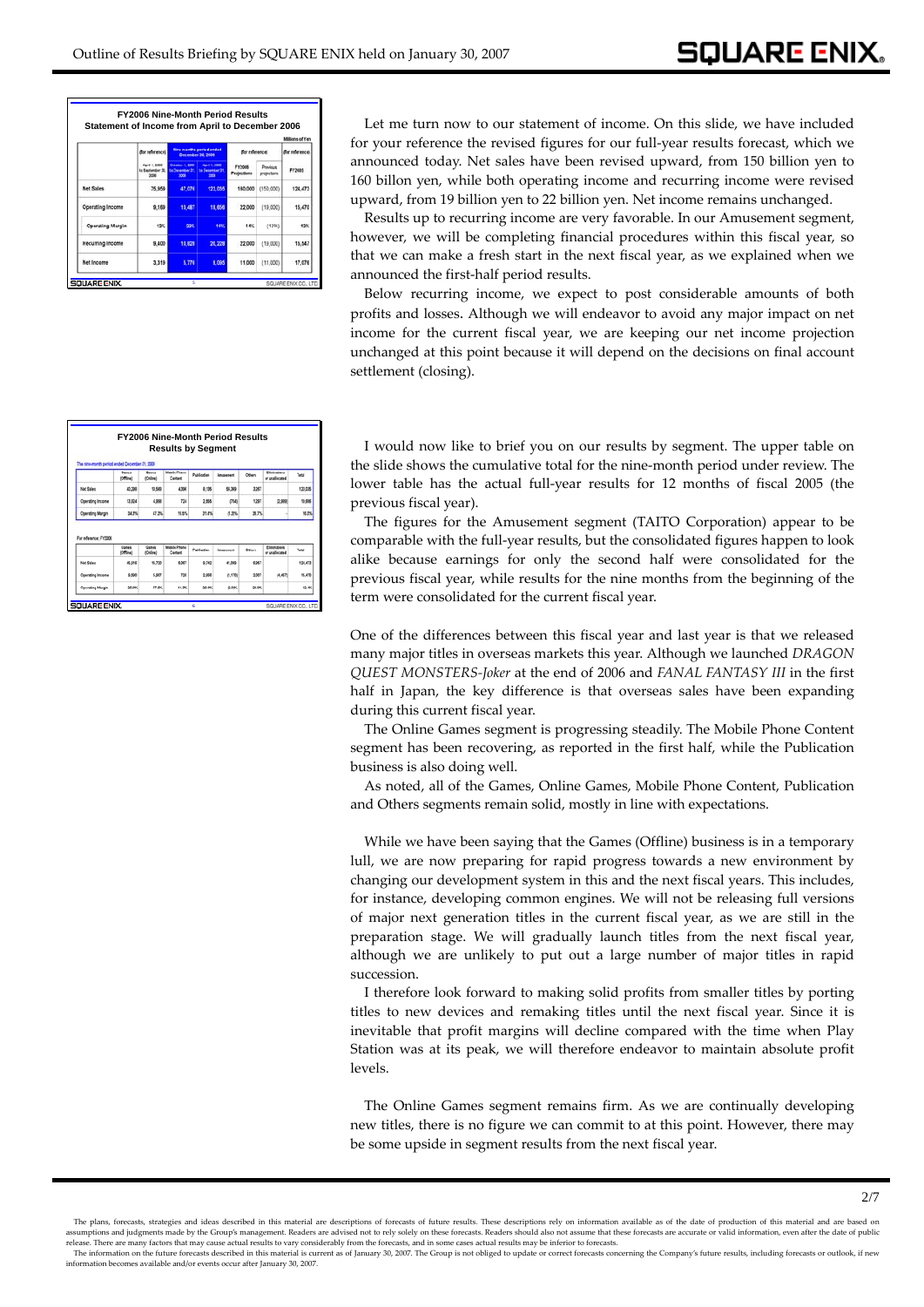## **SQUARE ENIX**

In the Mobile Phone Content segment, since our domestic operations have been on very firm ground, some upside can be expected, once overseas operations get on track.

The Publication segment remains healthy, and the baseline is rising. I believe that segment results will be in line with our expectations, and we are also looking forward to the results for the next fiscal year.

In the Amusement segment, we will endeavor to eliminate all negative legacies by the end of the current fiscal year.

This is the situation through the nine-month period and the future outlook. There is no change from what I have been saying to this point.

Next, I would like to talk about unit sales.

During this fiscal year, overseas sales have been accounting for a growing percentage of our total sales.

Let me now explain the Amusement segment (TAITO Corporation).

**Focus on Core Competencies**

- **Withdrawal from unprofitable businesses**
- **Shift of managerial resources to core businesses**

**9**

• **Efficient indirect operations**

**SQUARE ENIX** 

Our strategy is very straightforward: We will focus on our core competencies. This means withdrawing from unprofitable businesses, reallocating resources to our core businesses, and building efficiency in our indirect operations.

We are in fact doing the same thing we did at the former SQUARE and at the post-merger SQUARE ENIX. Whether we can achieve these targets will depend entirely on how quickly and comprehensively we execute our tasks, sticking to the basics. This is not a particularly high-level strategy; rather it is a matter of execution.

**FY2006 Nine-Month Period Results** North America Europe (PAL) **Lance** Acia ata .<br>ادامه **S Soc Rac** is in Japan North America Europe (PAL) Asia, etc. Total FY2005 7.860 3.510 820 40 12.230 36.2% 43.0% 20.1% 0.7% 100.05



The plans, forecasts, strategies and ideas described in this material are descriptions of forecasts of future results. These descriptions rely on information available as of the date of production of this material and are assumptions and judgments made by the Group's management. Readers are advised not to rely solely on these forecasts. Readers should also not assume that these forecasts are accurate or valid information, even after the dat

The information on the future forecasts described in this material is current as of January 30, 2007. The Group is not obliged to update or correct forecasts concerning the Company's future results, including forecasts or information becomes available and/or events occur after January 30, 2007.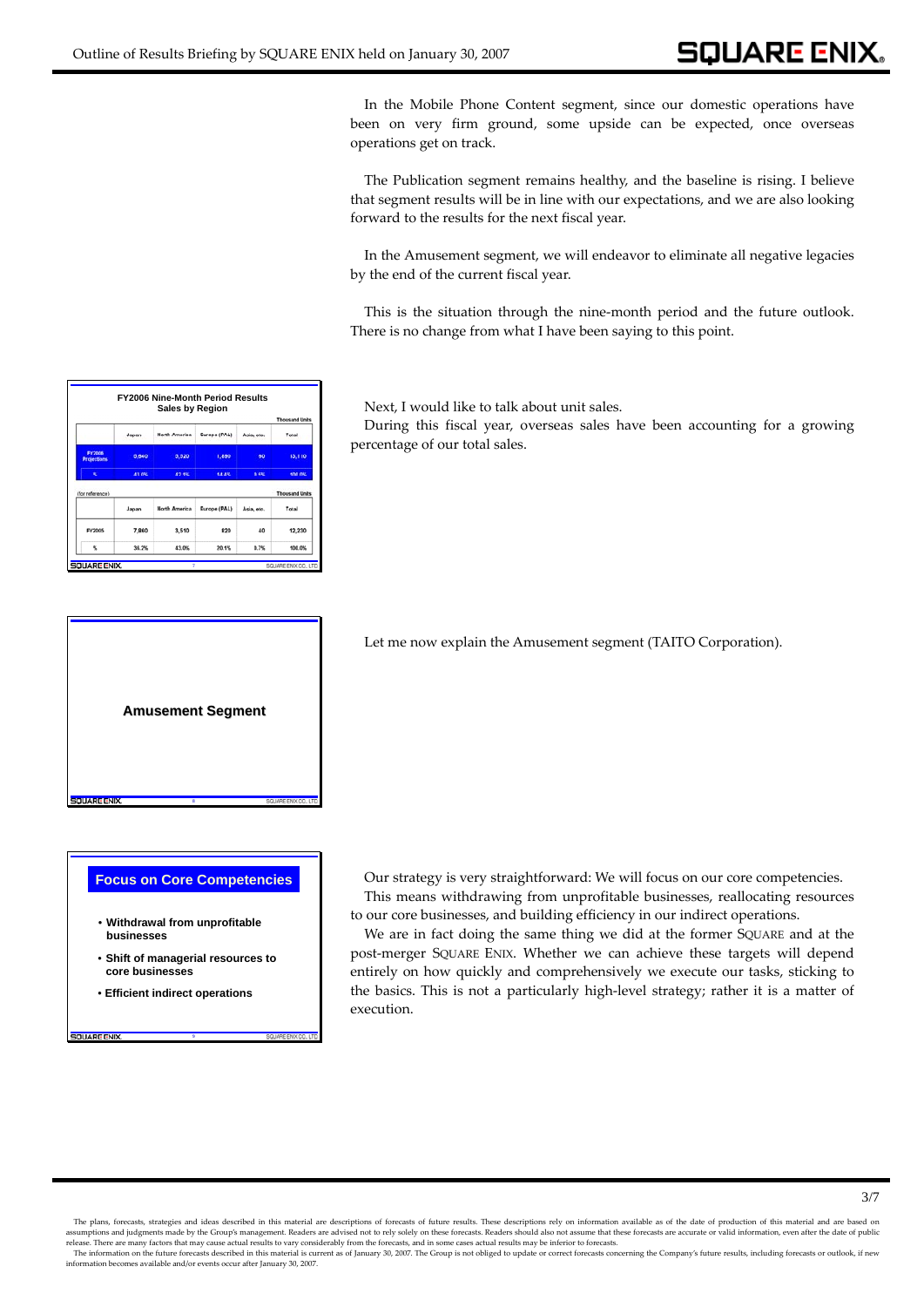

Let me first explain our withdrawal from unprofitable businesses.

The graph here shows actual operating income over the last five years. I will explain in a moment how we will bolster our game arcade operation (profits from game center facilities) shown by the green line, amusement equipment (profits from selling commercial game machines that are supplied to game centers), the blue line, and content services (profits primarily from the mobile phone content business, including certain peripheral businesses such as karaoke machines for home use), shown by the orange line. In contrast, two businesses (the commercial karaoke machines and the console game software businesses) shown by the red lines towards the bottom are very difficult to maintain. The commercial karaoke machines business has been at the edge of the water line, falling into the red in the most recent period, while the console game software business has been making a loss over the last several years.



As I have already reported, we completed the divestiture of the commercial karaoke machines business in July 2006.

In the console game software business, there are only 40 to 50 development staff. The reason why this business has been consistently making a loss of 500 million to 1,000 million yen annually with this number of staff is attributable to its practice of purchasing third party game software products for resale to the market.

SQUARE ENIX releases 10 to 20 titles a year in Japan, while TAITO Corporation releases 80 to 100. The difference is that TAITO Corporation relies more heavily on the resale of third-party products. This practice has produced accumulated losses, and we have been scaling back the purchase of third-party products from the fall of last year. Because there are some unique products among its in-house titles, it has been specializing in development and then joining forces with SQUARE ENIX in sales and marketing.

Consequently, the problems of the commercial karaoke machines business and the console game software business have been resolved.

Currently, we employ about 1,000 people. As we move forward with our strategy of focusing on core competencies, we will face the inevitable task of reallocating our human resources. We need to adopt a new formation. Accompanying this, we are in the process of soliciting voluntary retirement with a limit somewhere of about 200 and several tens of employees. We plan to provide an allowance for this process within the current fiscal year.

Although the number of game arcades we owned was approximately 240 (actually 235, down to 225 as of the end of December 2006) at the beginning of this fiscal year, we will close some 40 arcades that have high fixed costs such as real estate expenses. After shutting down approximately 20% of our game arcades, we will shift our resources to outlets that have the potential to generate profits, and we will expand from there.

Through these initiatives, we will eliminate the negative legacies of TAITO Corporation.

Once we have eliminated these negative elements, we will go on the offensive. We will definitely be working to create synergy between TAITO Corporation and SQUARE ENIX, but while we wait for this to become a reality, we will operate the two companies independently of each other for about two more years, as we believe that both companies need to focus on being strong in their respective areas. Although we will operate some joint businesses such as the kids' card

The plans, forecasts, strategies and ideas described in this material are descriptions of forecasts of future results. These descriptions rely on information available as of the date of production of this material and are sumptions and judgments made by the Group's management. Readers are advised not to rely solely on these forecasts. Readers should also not assume that these forecasts are accurate or valid information, even after the date release. There are many factors that may cause actual results to vary considerably from the forecasts, and in some cases actual results may be inferior to forecasts.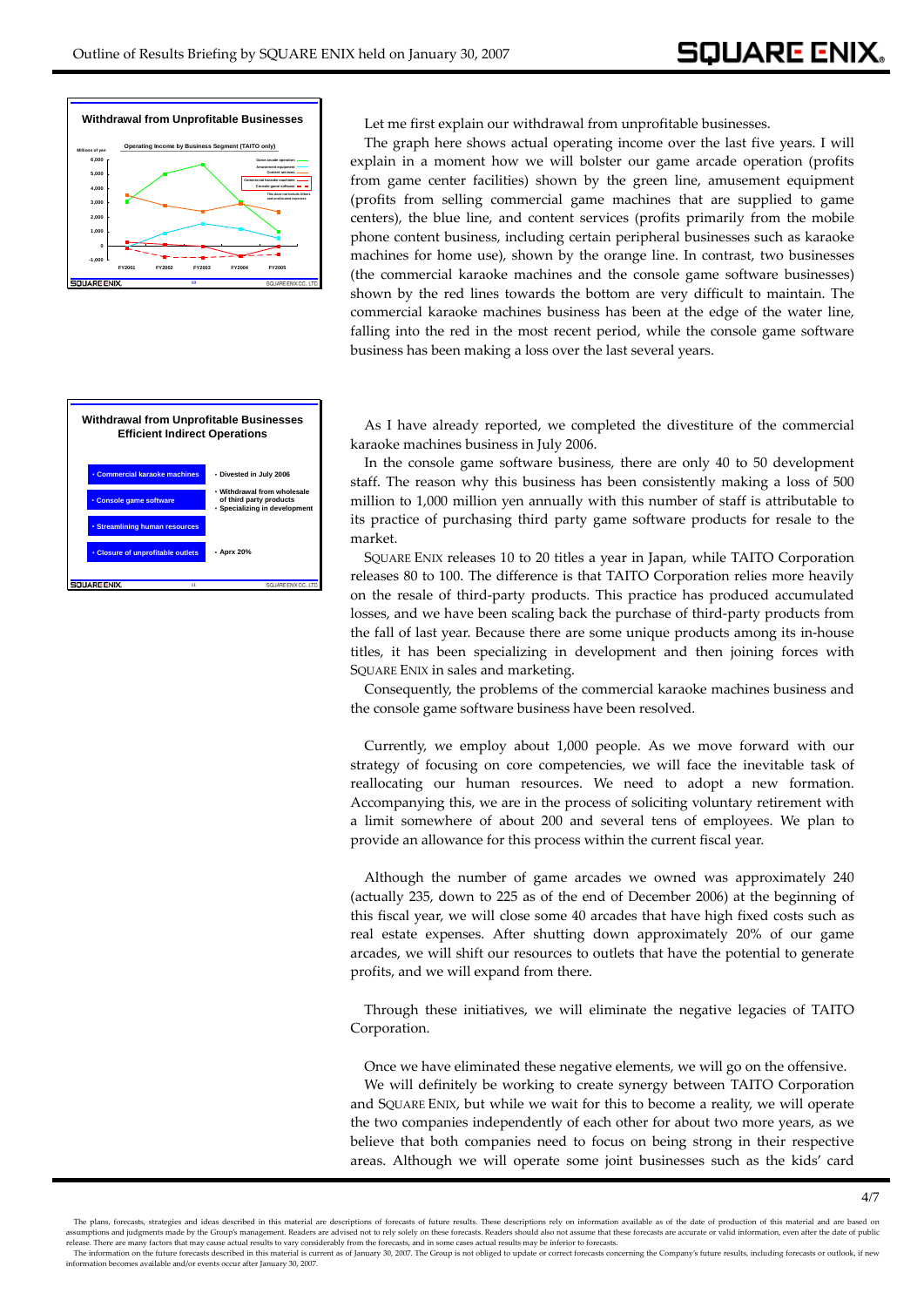game machines of DRAGON QUEST we announced recently, it will be a little while before we integrate operations with TAITO Corporation in a comprehensive way.

Broadly speaking, the business of TAITO Corporation consists of (1) the game arcade operation, (2) the development of commercial and console games, and (3) other network-related new businesses (at present, primarily the mobile phone content business).

With regard to strategies of how to develop these three areas, we will begin by strengthening the game arcade operation. If we first focus on improving profitability and then shift in the direction of expanding market share, the manufacturing division will be able to establish a stable development plan. As such, this strategy will become effective in the manufacturing division, probably with a time lag of one or two years.

In the network-related businesses centering on mobile phone content, sales distribution to carriers has been disproportionate. In the sales structure of TAITO Corporation, shares are distributed to the three leading carriers in inverse proportion to their normal market shares. Softbank accounts for the largest share, followed by KDDI, with NTT DoCoMo making up the smallest share. By readjusting this balance, the network-related businesses will become much stronger than ever. In addition, since TAITO Corporation has been pursuing operations in both games and music, it has a wealth of new ideas. We will strive to generate fresh ideas in actual operations one after another. I believe that these initiatives will also produce outcomes this year or next.

**Game Arcade Operation** The game arcade operation has been structured as shown on this slide.

Since the industry in general is focusing on acquiring good locations, real estate suppliers are encouraging excessive competition, leading to skyrocketing real estate expenses. Even if game arcade operators spend heavily on the real estate, they can't generate income unless they invest in game machines and provide good customer service. Instead, what happens is that stale and unused game machines remain on the premises, the result of excessive investment in real estate at the expense of game machines and other aspects.

Game machines are depreciated over three to five years. Since profits appear on the books only after the write-off has been completed, the industry as a whole tends to be inherently inclined to the idea of making quick money after ending the write-off and then holding on to game machines for a long time. In addition, since game arcade operators are burdened with their heavy investment in real estate, they have limited funds available for game machines, and this delays the introduction of new machines. Other costs such as payroll costs for crew, facility operation costs and interior costs also come under pressure. As they try to increase income by expanding their frontier by opening new game arcades rather than by improving income at existing outlets, they invest ever larger sums in real estate. We have recognized that this is not a problem when the industry generally is robust, but the industry is structured in such a way that it enters a negative spiral once demand flattens.



The plans, forecasts, strategies and ideas described in this material are descriptions of forecasts of future results. These descriptions rely on information available as of the date of production of this material and are assumptions and judgments made by the Group's management. Readers are advised not to rely solely on these forecasts. Readers should also not assume that these forecasts are accurate or valid information, even after the dat

The information on the future forecasts described in this material is current as of January 30, 2007. The Group is not obliged to update or correct forecasts concerning the Company's future results, including forecasts or information becomes available and/or events occur after January 30, 2007.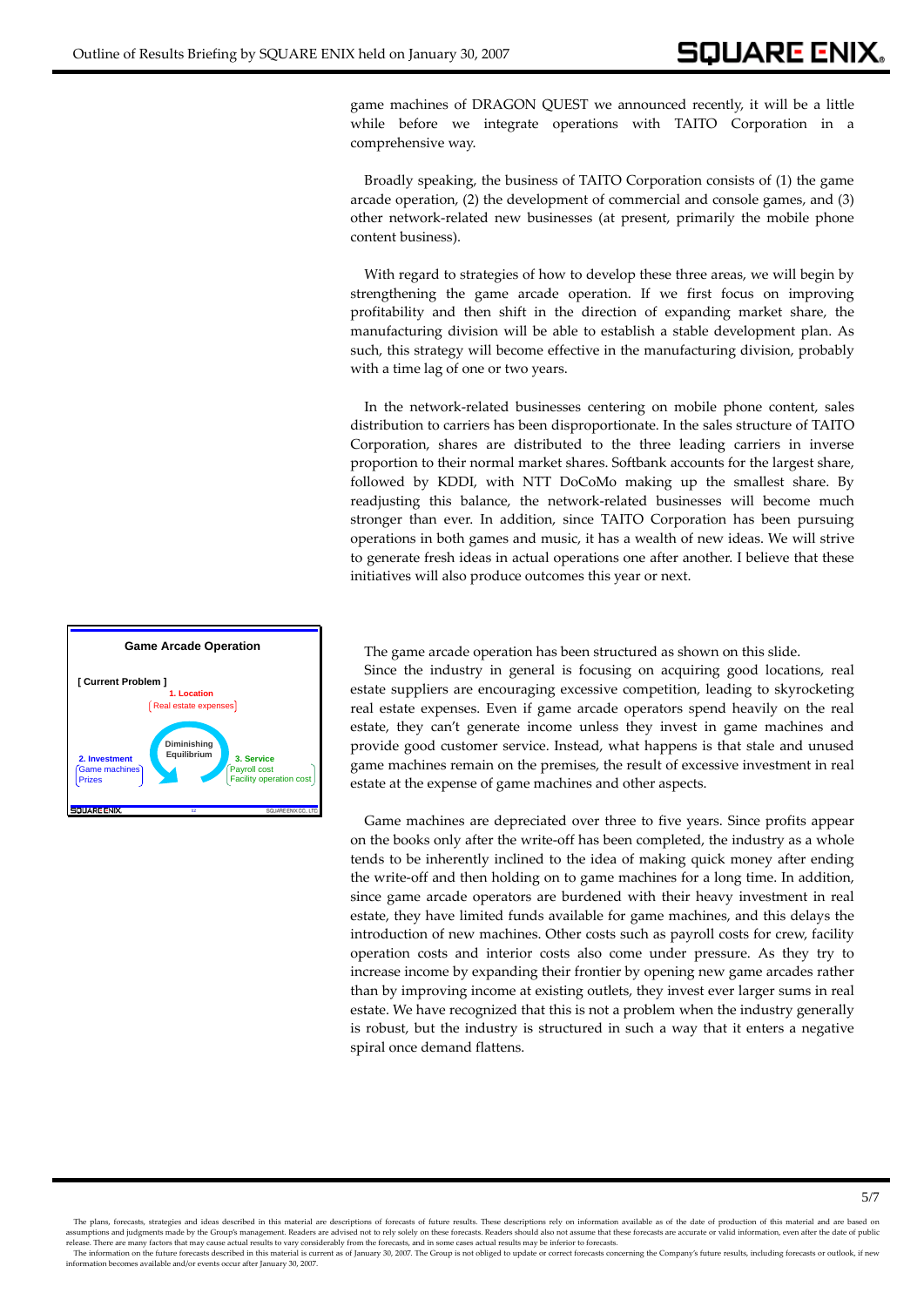

We will reverse this negative spiral. We will close those game arcades that are struggling with high real estate expenses, completing the financial procedures associated with the closures within the current fiscal year. From next year we will aggressively operate our own outlets, as well as rental and franchise outlets.

In addition, instead of buying locations with cash, we will create a brand that can attract customers even if the outlet is not in their immediate vicinity. Currently, TAITO Corporation uses different advertising displays inconsistently. We will focus on this issue and create a brand that will entice customers to walk extra 50 meters. If real estate expenses decline to a reasonable level, the investment recovery will accelerate, even if we invest more in game machines.

We will ignore industry wisdom and hasten the game machine turnover by investing aggressively, purchasing machines immediately after we have recovered our investment. Since this will increase the contribution of machine updates to sales, we will be able to benefit from leverage. We will outlay the funds that had been used for real estate costs to purchase game machines.

In services, we will provide training to part-time workers in a more systematic way, setting up a budget for this.

In any case, our strategy is to reverse the long downward trend being experienced by the Amusement segment, attributable to the practice of buying the location with money.

We will lay out the framework for this system by the end of the current fiscal year, and I believe that we will be able to operate game arcades in a more orderly manner from April.

**Ratio of Revenues from Existing Outlets (in Comparison to the Same Month of Previous Year) 130% TAITO Company A 120% Company B Company C Company D 110% 100% 90% 80% FY2004 FY2005 Apr – Dec 2006** Source: Square Enix **COLLA DE ENI 14**

information becomes available and/or events occur after January 30, 2007.

**Game Arcade Operation** In this fiscal year, we have been working to identify and sort through problems and to improve our structure in problem areas. These initiatives have been raising awareness in the workplace, which has begun producing some real outcomes.

This slide shows a year-on-year comparison of revenues from existing outlets.

In reality, the sum of profits of new and existing outlets will be an absolute amount of profits, and I believe that the chart will be useful as a leading indicator, to determine the outcomes being produced by our initiatives, since this is a year-on-year comparison of figures long before actual profits are materialized in the gross.

TAITO Corporation has been constantly ranked one of the lowest among industry peers through fiscal 2004, fiscal 2005, and the April and December 2006 period, with the exception for early fiscal 2005. For fiscal 2004 and fiscal 2005, since there was only one month when the figure exceeded 100%, it means that revenues have been declining on a year-on-year basis for two years. These results are reflected in the figures by segment I explained earlier, but from April 2006, the figure has rarely fallen below 100% in contrast with the overall movement in the amusement industry. The overall industry trend has been a significant downturn since January 2006, but we are showing impressive resilience by maintaining the 100% level.

Also since October 2006, TAITO Corporation has been ranked highest in the industry in the leading indicator of year-on-year revenues from existing outlets, and the atmosphere in the workplace has been changing. Since this development will translate into actual profits in the future, I believe that what I mentioned earlier will function well as an extremely practical strategy, although it may look abstract. I believe that by implementing these improvement initiatives, we will be able to grow the company to the point where it is generating recurring income of